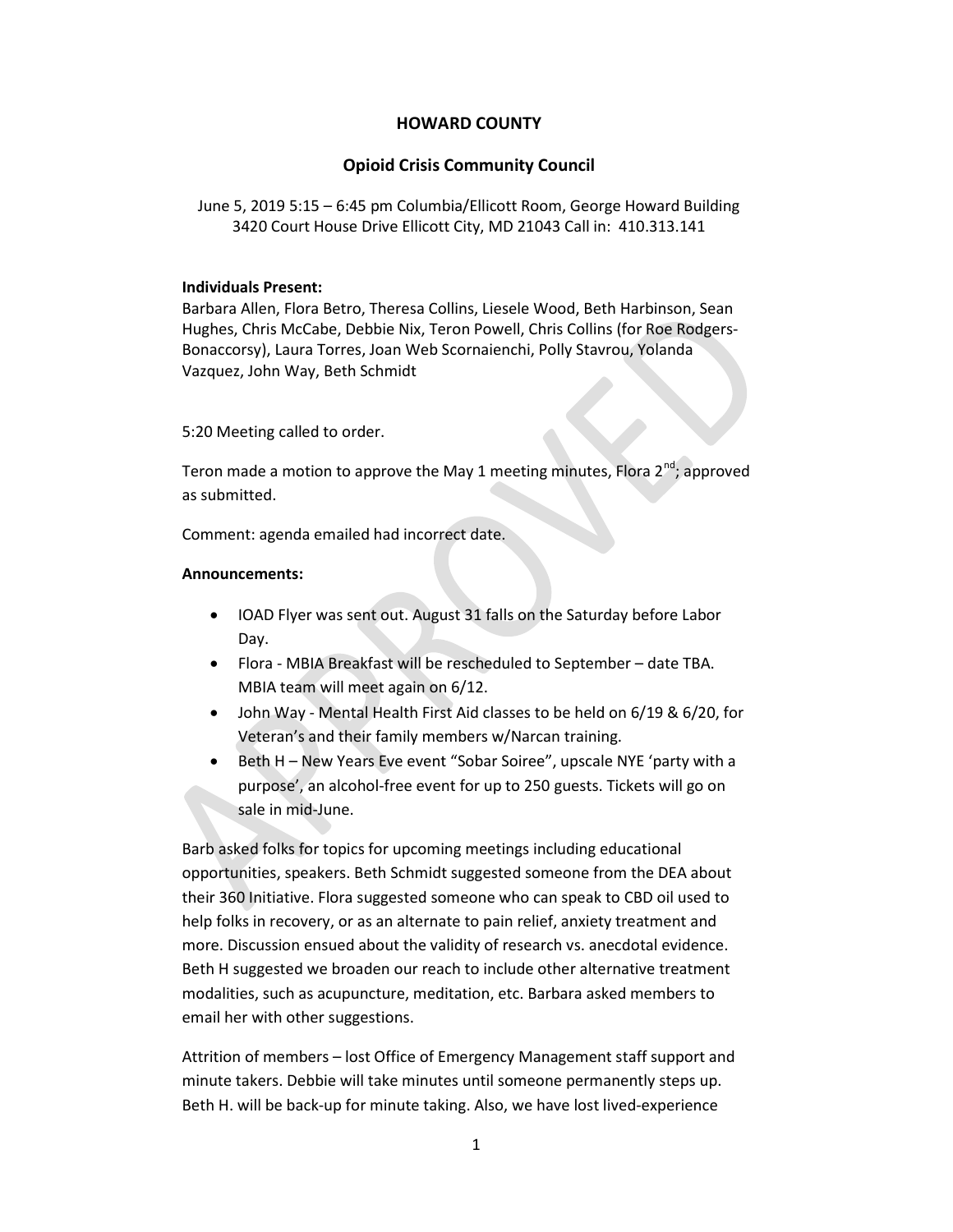advocates Drema Bonavitacola and Kathy Kirchner. Suggestions for new members, check with Grassroots, Office on Aging, DCRS (Department of Community Resources and Services). We reviewed the remaining meeting dates for 2019 – NOTE: Nov/Dec, we will meet in the Barton Room at the Health Department 8930 Stanford Blvd, Columbia, MD 21045.

Flora asked about County Executive staff presence. Carl DeLorenzo and Angela Cabellon are accessible to Barbara and will come to meetings when their schedules permit. Yolanda Vazquez from the State's Attorney's office is committed to attending regularly.

#### Committee reporting:

Prevention Committee –Ana and Robin met with SA Rich Gibson re possible collaborations which was positive but no actionable items as of yet. Liesele noted other efforts including Chronic Pain Management sessions, Guiding Good Choices w/Detention Center, pilot project on Academic Detailing for primary care and urgent care doctors which includes a 5 minute presentation along with 40 Deterra bags. Please send Liesele info on any Dr.'s or urgent care facility that would be open to the presentation she has prepared.

Barbara reports that MD is one of twenty states asking for regulation changes to increase the numbers of doctor's who can prescribe medication assisted therapy (MAT) treatment medications (buprenorphine, etc) Note: Teron reported training for Narcan/naloxone is being done at Silverman Treatment and Beth Schmidt reported Maryland Coalition of Families is doing similar training for naloxone.

Enforcement & Adjudication – Theresa said that fatalities in HOCO are down 66%, YTD!! Much improvement, but still a long way to go… also, the program that had been planned with HCPD, etc. is now being rescheduled for the fall.

Community Engagement - Flora said she is in discussion with Miller's Grant (senior living residence) re: Opioids, medication storage and disposal, family member involvement. Beth H. suggested comprehensive program for senior living communities. Joan, HCDrug Free, says she has an existing program. Liesele said the Health Department has a chronic pain program @ Miller's Grant. It was generally agreed that having a protocol for senior living centers would be a good thing. Flora continues to work with MBIA for a fall event.

Treatment & Recovery Committee – Laura Torres and Beth H. report that Carl DeLorenzo came to their sub-committee meeting. They reported on the County/Delphi Health partnership on the inpatient unit coming to the County. There is \$3M (\$1M per year) in the budget for this facility. 35% of beds to be Medicaid beds, 65% private pay/commercial insurance. There will be several beds